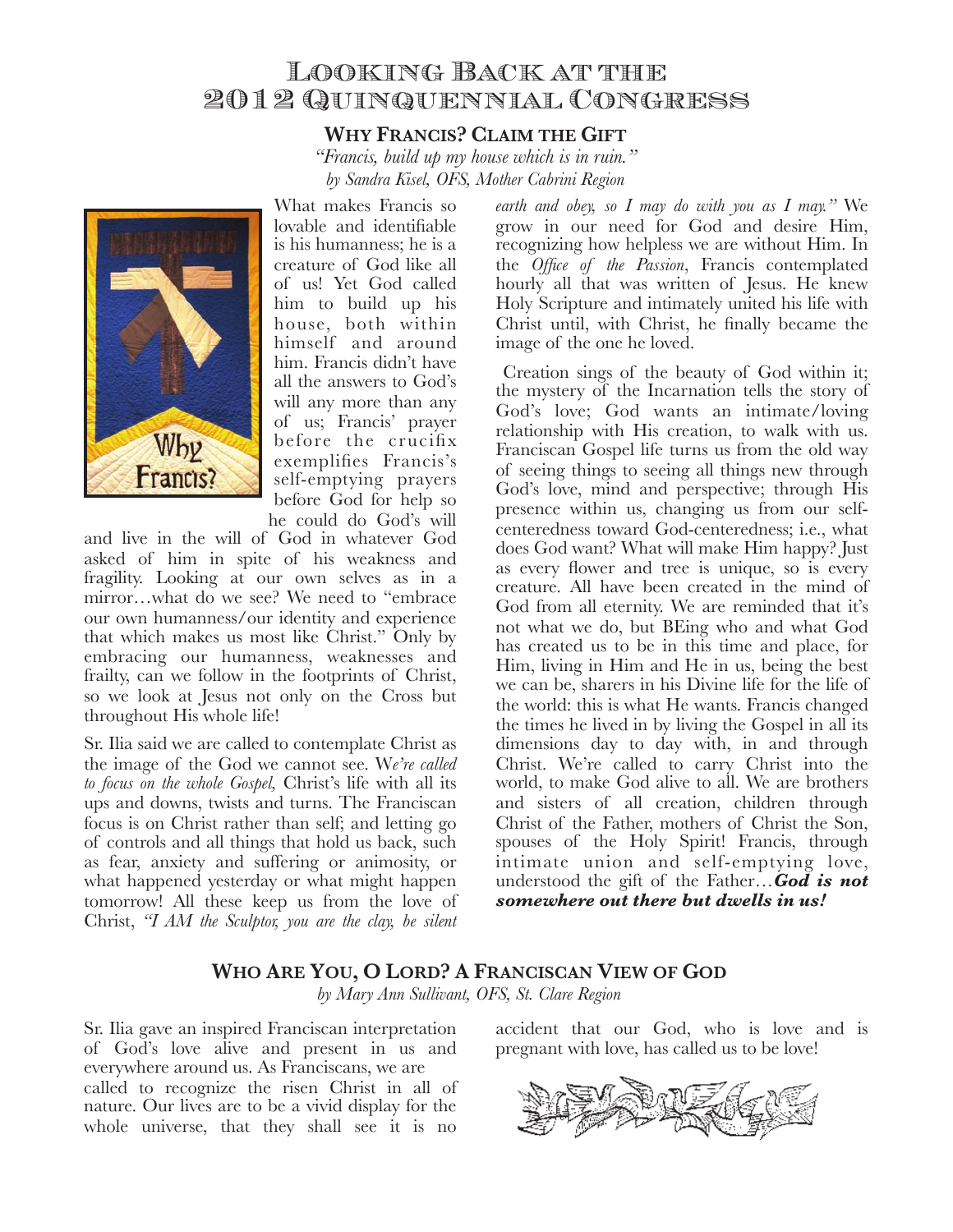## **CLAIM THE GIFT!** *by Dorothy Ann Roland, OFS, Brothers and Sisters of St. Francis Region*

Each of us has been called by the Holy Spirit to our vocation in the Secular Franciscan Order. Anne Mulqueen stated that "things change when the Holy Spirit is involved." Think back to your

own profession – remember the excitement, the fervor, the desires that were so strong as we said "Yes, this is what I want." For some of you, your profession was recent; for others, a few too many years ago.

Let us claim the gift of our vocation again and again! With each breath of every day; with each step forward in our Franciscan journey, let us fan the flames of our gifts our heavenly Father has given to us. Don't be afraid! He sustains us and will provide us with what we need for our mission here on earth. We are parts of each other; there is only God at work to make us whole.

Claim the Gift

We are Christ in the world today. Be open to change and conversion. Listen for how you are being called now to do God's work. Remember from your profession to the Gospel Life that

> "your membership in your fraternity is a cause of great joy and hope for your community and for the whole Church." Remember too that "our seraphic father Francis encourages you in the words of his Testament: 'May whoever observes all this be filled in Heaven with the blessing of the Most High Father, and on earth with that of His Beloved Son, together with the Holy Spirit, the Comforter, and all the powers of heaven."

> So let us take our vocation more seriously; let us rebuild, reform, and renew ourselves and our fraternities! Let each of us "Claim the Gift"!

# **THE RULE OF THE OFS AND PRESENCE IN THE WORLD**

*By Charles Lieser, OFS, Los Tres Compañeros Region*

Pat Brandwein-Ball's hobby of gardening has become part of her Franciscan vocation and informs her understanding of the Rule and the Order. Pat's "heirloom garden" with Amish paste tomatoes, Reisentaub tomatoes, black beans, squash and Cherokee Trail of Tears roses reminds her of the variety and character of her cherished Franciscan Order. Pat used the garden analogy to illustrate the first part of our Rule, which teaches and informs us who we are and what we are to become. "We are not to imitate Francis' actions and dress but take Francis as an imitation of Christ into our hearts, then into the world, to make a difference as we live out our Franciscan vocation in the world.

Pat reminds us that our Franciscan vocation should inform, animate and permeate our apostolates, our daily life, our very existence as human beings and everything with which we come in contact. She then departed from her slides and prepared remarks with a Franciscan call to action.

- Do not let God down!
- Do not let your Franciscan brothers and sisters down!
- Make holiness part of our being and part of everything we do!
- Change toward God!
- Be energized!
- Become the person we are called by God to be!
- Conversion!
- Prayer!
- Meditation
- Turn off the gadgets, turn on the people!
- Pray with eyes open and see the world around you!
- See the pain, see with your heart. Soften others' hearts!
- Answer God's call!

This is what the Rule is about. Along the way we need to be evangelized before we can evangelize. Finally, Pat called us to answer these questions:

- 
- Why are we here?
- Where are we going? • What is God's call?

Look at it! Study it! Pray for it!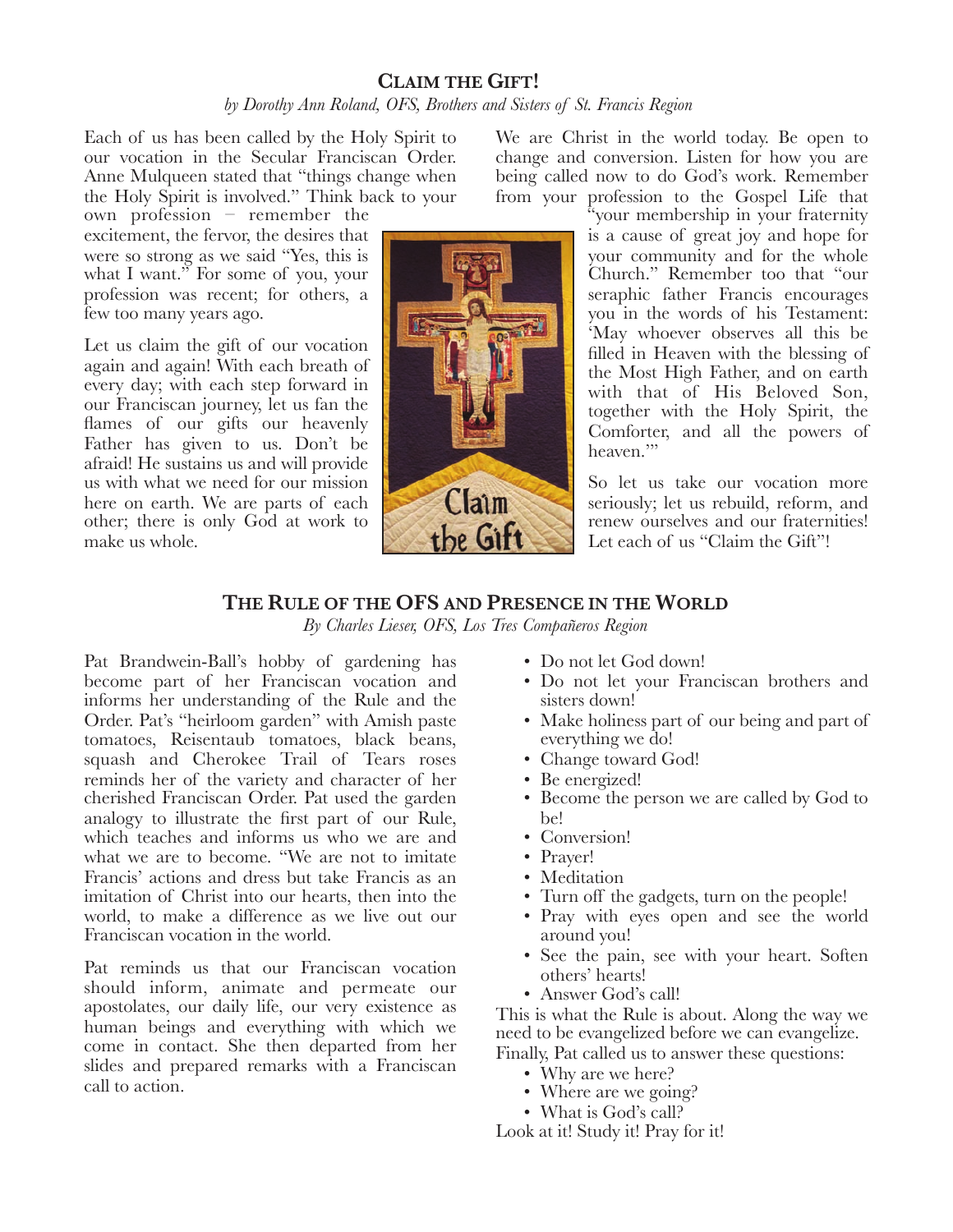#### **REFLECTION ON THE HOMILY OF FR. STEVE GROSS, OFM CONV., CNSA**

*by Dianne Prior, OFS, Blessed Junipero Serra Region*

Fr. Steve Gross, OFM Conv., was the presider at the Thursday morning Mass. As always, his style with humor challenged us as Franciscans to live the Gospel. Please note that the following is what I heard; it's not necessarily exactly what Fr. Steve said.

As Franciscans, you are called to an intensification, a more authentic manifestation, of a Catholic-Christian life. Your fraternity should be calling you to conversion, not telling you what you want to hear. Why did you come to the "Q"? To be entertained? To look the part? To look good? You are capable of so much more!

Experience a renewed heart…experience a renewed mind… then your bodies will be anxious to put that into action. Who are you becoming in God's name? You are God's creation and carry Christ in you. Respect who you are. Always be aware of your dignity.

Just after communion, Fr. Steve, motioning to the now empty vessels upon the altar, shared this inspiring message: "These sacred vessels have accomplished their purpose; now we are the vessels who hold the Lord within; to carry the Lord to the world."

# **DEEPENING OUR RELATIONSHIP WITH GOD, TOOLS FOR A MORE AUTHENTIC SPIRITUAL LIFE**

*By Beth Freistroffer, OFS, Our Lady of Indiana Region*

*Perichoresis*. This is the big word that stood out for me during Ed Shirley's very entertaining presentation. Never heard of it before. *Perichoresis*. The relationship of the Triune God, mutual indwelling without loss of personal identity. The Trinity, Father, Son and Holy Spirit are inseparable and cannot act apart from one another, as Ed describes it, "dancing through and around each other."

What is this for me? It is a better understanding of the workings of the Holy Trinity in

relationship to my life. I am one with God the Father, one with the Son, and Holy Spirit. I am one with creation and every person on earth. Through apostolic action and prayer I act in the world and the world acts upon me, all with my very special uniqueness… .I matter to God!

With this in mind, I should be able to let God "be" within me, loving everyone and all of creation. Wow! This is a daily conversion, and I thank God for the gift of my Franciscan spirituality to help me along this process.

### **REFLECTION ON THE HOMILY OF FR. LESTER BACH, OFM CAP., CNSA**

*By Marietta M. Advincula, OSF, La Verna Region*

Jesus said to Matthew, "Follow me." The Pharisees asked his disciples why Jesus ate with the tax collectors and sinners. Jesus said, "Those who are well do not need a physician, but the sick do… I desire mercy, not sacrifice. I did not come to call the righteous but sinners." Fr. Lester reminded us as Franciscans to identify with the merciful face of Christ. He gave three scenarios in the house of Matthew to challenge us how to respond as merciful Franciscans.

First, Matthew seats us by a gay person and his partner. Second, we are seated by an atheist, and third, we find ourselves seated with the Sadducees, who do not believe in resurrection. These scenarios could indeed create a wall in our

communication. However, as Franciscans, we need to build a door to enter through the wall to find compassion, love and respect for those who think and act differently from us. Another image Fr. Lester provided, to help create conversion, is for Franciscans to be bridge builders. These doors and bridges will heal the sick and the sinners, as Jesus tells us in the Gospel. The doors and bridges are instruments for us to dialogue and better understand each other, although we may disagree. Fr. Lester calls us to be open to people regardless who we are and open the door, our heart, to everybody in respect to the human being created by God.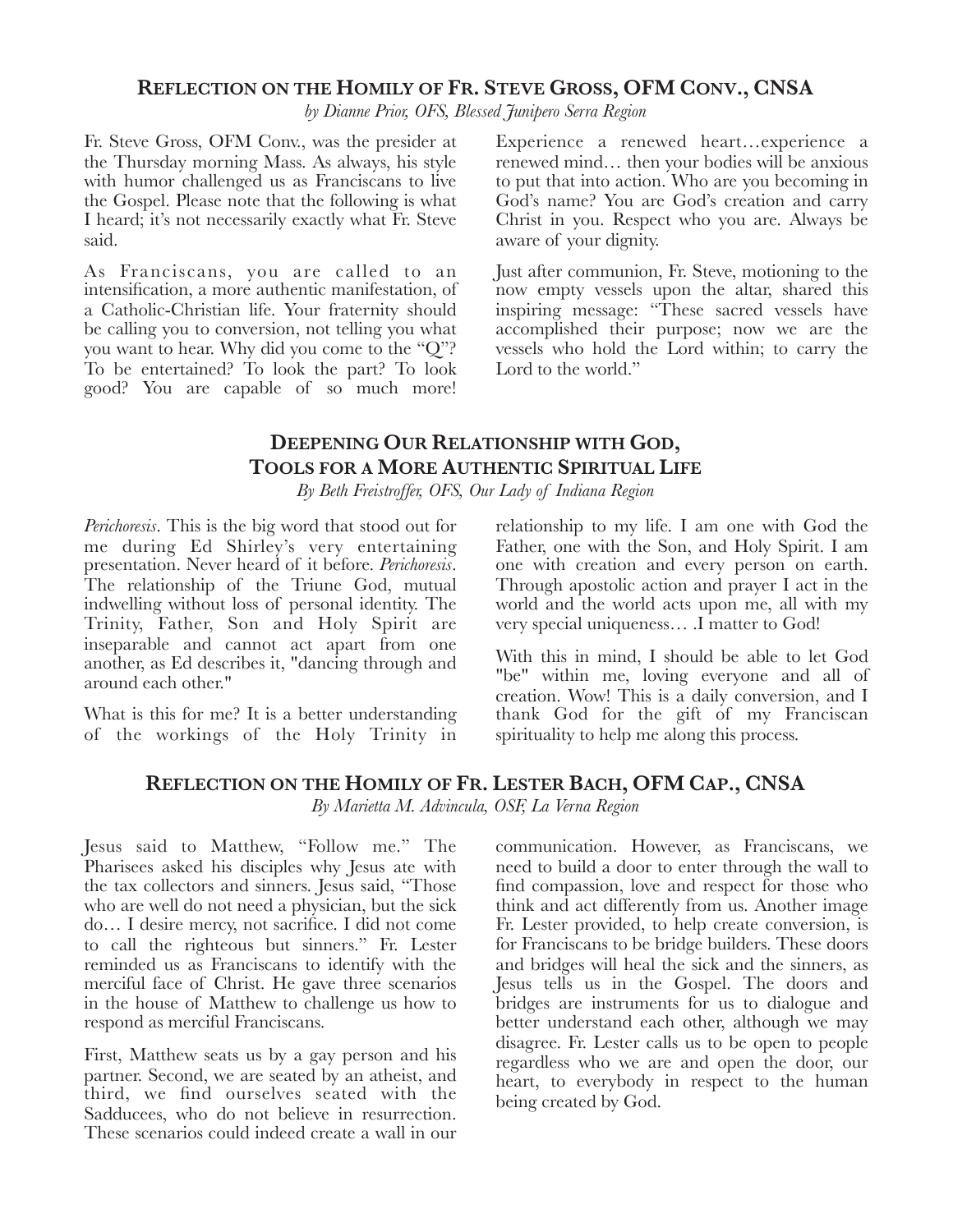Finally, he told of the story of Jacob the Baker, who feared he would lose part of himself if he got married. The good shepherd told Jacob that if he married someone, he would not lose part of

himself but would no longer be lost in himself. Jesus tells us to learn the meaning of the words, listen to the Gospel.

#### **DEEPENING OUR RELATIONSHIP WITH GOD**

*Mary Lou Kreider, OFS*

Ed Shirley, our own theologian, shared some very insightful thoughts on building our relationship with God. Perhaps the keyword is "Relationship. Ed demonstrated *haecceitas*, "thisness," "Edness," as he opened his talk playing "Ode to Joy" on his harmonica. What a fitting song for Franciscans!

Ed explained the Franciscan view of the Trinity, using the word *Perichoresis* to describe the intense relationship of the Father, Son and Holy Spirit as one of mutual indwelling, abiding in each other eternally. The Father is the source, fountain fullness expression of love and creativity, which extends to the Son, who is the Word, the expression, the exemplar, returning to the Father, culminating in the Holy Spirit. All this manifests itself in the constant dance of love, *perichoresis*, the unending circle.

Secular Franciscans are invited into the dance with our own Rule of 1978. Franciscan life has three phases, prayer, contemplation and transformation. Prayer leads us to see the world, "pregnant with Christ." Contemplation stirs deeper prayer of wonder and awe, which leads us to transformation and action, which brings us back to prayer.

*Perichoresis*!! We have much to help us in our life dance: liturgical cycles, liturgy of the hours, scripture and especially Liturgy, where a sacred moment transforms us into the "Body of Christ," and the dance continues into the world. We are the very footprints (vestiges) of God.

The words, universal kinship, universal priesthood, holistic, *metanoia*, justice, peace, ecology and family take on a new life of Franciscan vocation! The Circle of LOVE!

*Perichoresis*!!

Thank you, Ed!!

#### **THE RULE OF THE SFO[1] AND PRESENCE IN THE WORLD**

*Carol Gentile, OFS*

On July 7, 2012, at the Eighteenth Quinquennial Congress, Pat Brandwein-Ball gave a presentation on *THE RULE OF THE SFO AND PRESENCE IN WORLD*. Pat began her presentation by sharing her dream to start a *community garden* and that dream came true. Pat's garden includes diverse vegetables from different parts of the country that she shares with others. What does the diversity of her garden have to do with the Rule of the SFO and Presence in the World? "Plenty!" she



exclaimed. We Franciscans are as diverse in appearance and gifts as the vegetables in her garden. She then took a moment to gaze out from the podium and said: "From up here the room is aglow because I see in your eyes the light of God."

Pat reminded us that the first portion of our Rule speaks about who we are as Secular Franciscans and that God calls us to holiness. The

second portion of our Rule, which encompasses justice, peace and the integrity of creation, challenges us to actively live our presence in the world. The *Catechism of the Catholic Church* tells us that life in Christ includes the social teachings of the Church. "Therefore," Pat said, "we are responsible for incorporating these articles of the Rule into our daily lives as prayer, action and as a formation tool."

As Pat continued her presentation, she mentioned that in 1978 we had no General Constitutions to explain who we are. But today, we have, in addition to the Rule, General Constitutions, National Statutes and the *For Up to Now (FUN) Manual.* Pat continued by saying, "Just having these documents doesn't make us Franciscan. We must study them and pray them." When we think of our presence in the world, we must dig deep inside ourselves and decide who we are and what we are called to do. Being a Franciscan includes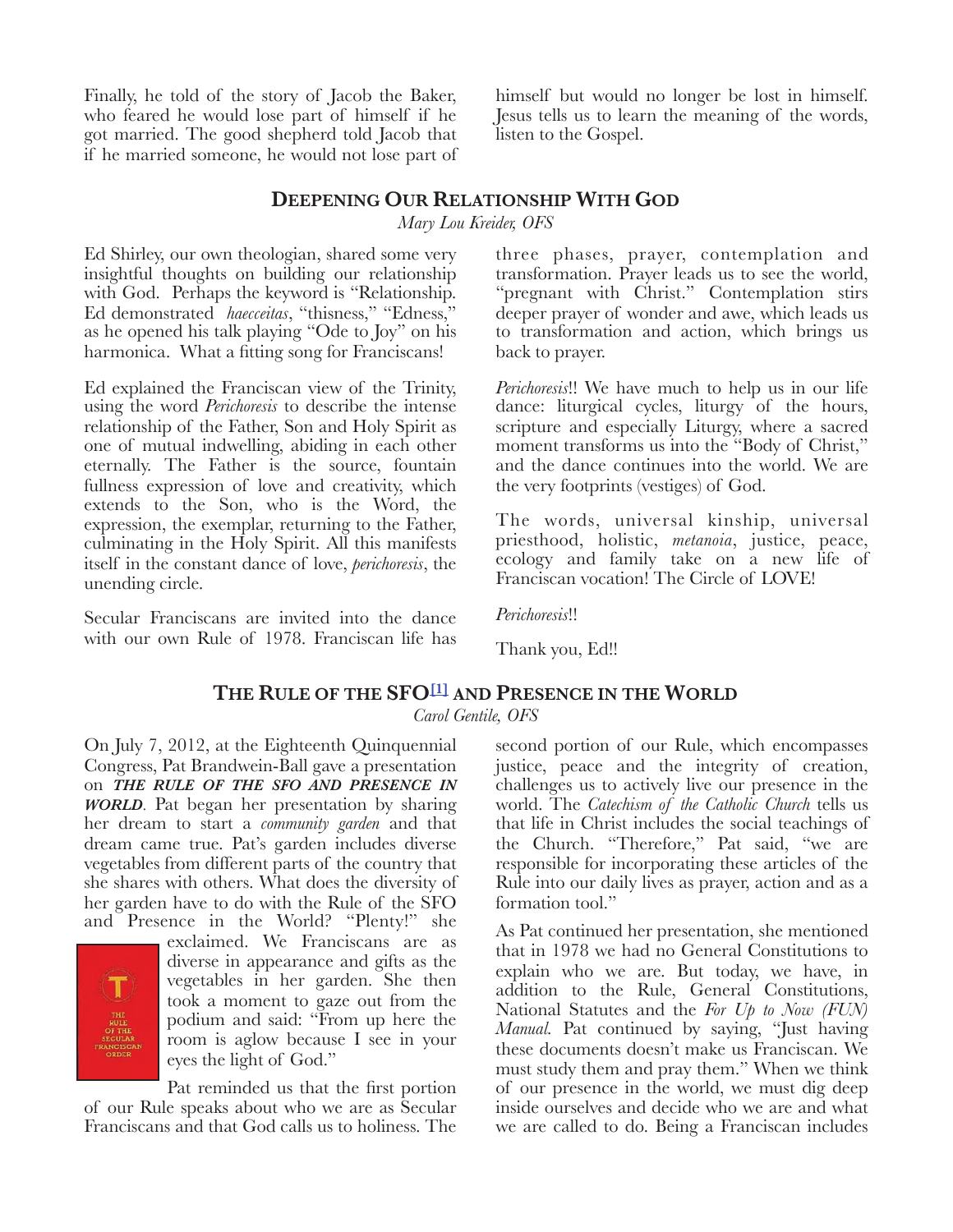every part of our lives, both inside and outside. It is at the core of our being.

The challenge Pat presented was: How do we get to this point in our lives? We are called to be Holy—we are called to be saints. We need to look at our personal lives and ask ourselves, "What do I need to do to change?" "How can I get energized again?" Pat claims, "We need to unclutter our lives and turn off our electronic devices, so that we can pray with our eyes open and see others with our hearts!" Pat said,

*God has something special for us to do! There is a reason we were created. We need to rework and integrate new information and rework the clay and renew the pot.*

Pat then read an excerpt from the Congress program, written by the 2012 Quinquennial Planning Committee, entitled *Why Francis? Claim the Gift!* 

*Brother Masseo . . . wanted to see how humble (Francis) was. He said to Saint Francis: "Why you? Why you?" Saint Francis replied: "What does Brother Masseo mean?" "The whole world seems to be coming after you and everyone is seeking to see you, to hear you, and to obey you: You are not a handsome man; you are not a man of great knowledge or wisdom; you are not of noble birth! Why does the whole world come to you?"*

Why do we follow Francis? What does the life and example of Francis have to say to us in the 21st Century? Why is the Spirit pointing us to him? Why do YOU follow Francis? Let our hearts burn within us as we listen to our brothers and sisters, opening our hearts to see in one another the reflection of the face of our Beloved Lord and hear His Voice.

The second part of the theme, *Claim the Gift*, refers to the gift of our vocation. God has been preparing us, there is no doubt, to *put out into the deep,* quoting from Pope John Paul II's address to the General Chapter in 2002, *Novo Millennio Ineunte*. This call to claim our gift has been building

through previous Quinquennials focused on the themes of *Refounding*, *The Time is Now, the Kingdom is at Hand, Called to Build a More Fraternal and Evangelical Word: Many Cultures, Through Francis, In Christ.* It has been building through the CIOFS General Chapters calling for better and more thorough formation, developing a *Sense of Identity and Belonging to the Order*, and *Evangelized to Evangelize.*

We want to hear again the Spirit's call in our hearts, offering us again consecration to the Gospel life of joyful and loving service to God through His Church and to His people. What does that vocation look like in 2012 and beyond? What IS God asking of the Secular Franciscans of the United States in this Third Millennium? Pat's challenge: "Take some time to REFOCUS! Why are you here? Where is God calling us?"

Pat concluded by offering us a challenge to *start the journey*. Quoting from the book, *Pathways to Recreating Religious Communities* she said, "Just start the Journey. You can expect failures; just begin again."

#### **Trust in the Holy Spirit to move us and guide us on our journey.**

[1] The acronym "SFO" is no longer used. As of October 2011, "OFS" is the official acronym for the Secular Franciscan Order.

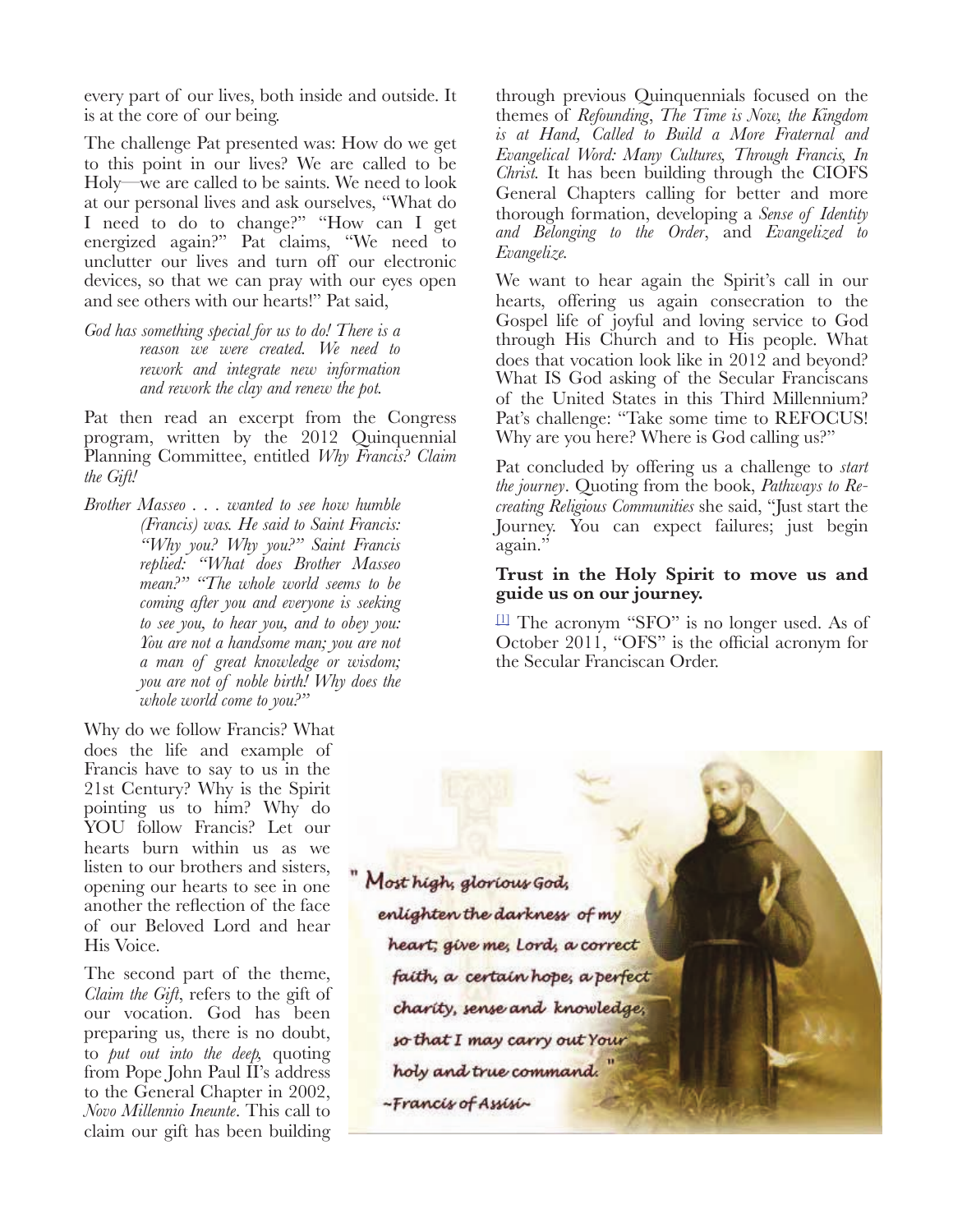## **Reunion & Affirmation** *By Margarita Rodriguez OFS, Councilor, St. Francis Region*



There are two words that come to mind in describing the 2012 Quinquennial (The "Q") "Reunion" and "Affirmation".

The "Q" was like a family reunion. I felt this throughout the entire week.

Brother Bill Short

gave us a beautiful history lesson on the Order, putting our OFS in context of that history. He began by saying that we are an "interactive" family. What one branch does affects the other branches.

Although the majority of us were OFS, we had brothers and sisters from the other branches: the First, Second and Third Orders of our Church. However, Franciscan brothers and sisters outside the Catholic Church were also present. I had the pleasure of having a Franciscan sister who was a deacon in her denomination as one of my "Q" fraternity members.

The "Q' fraternities were formed so we could have a smaller fraternity experience in which to share the topics and questions after our talks. You know that as Franciscans we were able to bond with our "Q" fraternity in a very short amount of time, and it gave us an opportunity to get to know some new family members a little better. I know that if God enables me to attend the next "Q," I will recognize them there and hopefully remember their names.

The other aspect of the "Q" that affected me was the affirmation I felt our Region received through the week in the topics and talks.

Certainly the talks given by Sr. Ilia Delio and Brother Bill Short were alone worth the trip. However, I was impressed by the affirmation that I felt seeing that our own St. Francis Region is not too far off the mark in getting our formation act together. All the talks had elements of topics we have already approached and addressed in our own Region as important details and aspects of formation that we need. The fact that about 38 people from our Region were present is a testament to that understanding of who we are and especially where we are in the family constellation that is the Family of Francis.

The icing on the cake was sharing that week with our International Minister, Encarnación del Pozo, OFS, Minister General, Doug Clorey, OFS, Vice Minister General, Fr. Amando Trujillo Cano, TOR, General Assistant of the OFS-YouFra.

Being able to meet and talk to our international minister was a special blessing for many of us who had the chance to do so. This was truly a Family Reunion that I thank God that I was able to experience.

Many times throughout the week I prayed for all of us in the Region, missing you and praying that we would be able to bring back a little piece of the joy we experienced. We may never be able to gather so many of us together at one time until we gather with our Lord and Father Francis himself, but I think we had a little glimpse of what a fraternity gathering in heaven will be like.

## **Our "Q" Experience**

*By Mary Nelson, OFS, Canticles of the Son Fraternity & Pat Trimble, OFS, St. Bonaventure Fraternity*

What joy to spend five days with 600 plus of our closest Franciscan friends!! The eighteenth Quinquennial of the National Fraternity of Secular Franciscans celebrating the Franciscan family was held in Chicago, Ill., on July 3 to 8, 2012. Also representing the Lady Poverty Region were Cyl Maljan, Mary Lou Kreider and Carol Gentile.

The principal speaker was Franciscan Sister Ilia Delio, OSF, acclaimed author and teacher. Sr. Ilia's three presentations held the audience spell